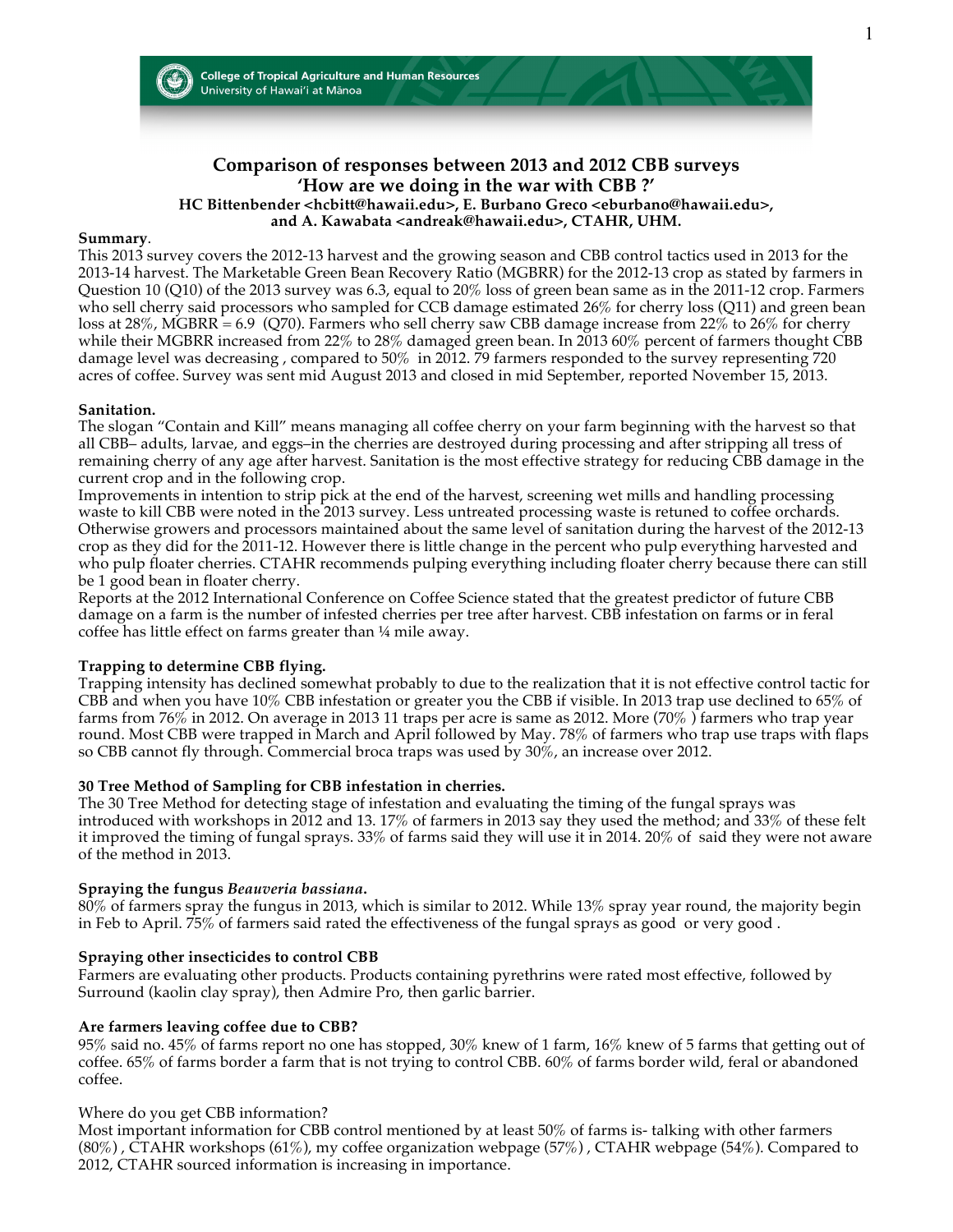### **Q1 Do you grow coffee, process coffee, or both?**



In 2013 34 respondents only farmed coffee and 45 both farmed and processed coffee ( estate growers). In 2012, 18 only farmed coffee and 37 farmer/processors responded.

#### **Q2 On which island are you farming and/or processing coffee ?**

98% of respondents were only Hawaii island. In 2012, 94% of respondents were in Kona, in 2011 97% were in Kona.

#### **Q3 If you are growing coffee in Kona, please select the name of the area from the drop down menu below that is closest to your farm.**



In 2013 Kona sites responding in order of largest number of farms were Captain Cook, Holualoa, Honaunau, Keahou, Kealakekua. In 2012, Kona respondents in order of number of farms were in Captain Cook, Honaunau, Holualoa

#### **Q4 What is the elevation of your farm?**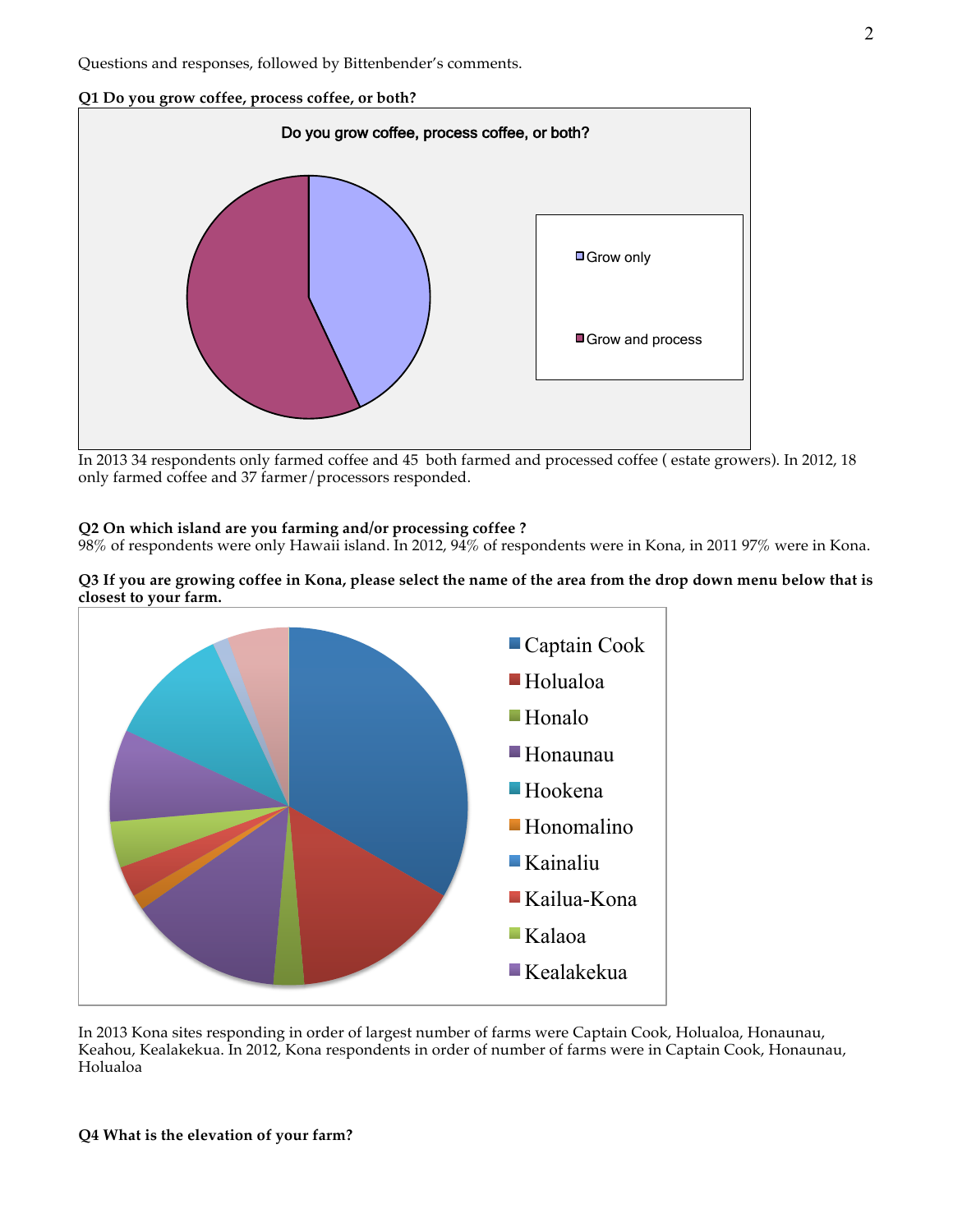

In 2013 Majority of responses are farms are between 1000 and 1800 ft elevation. In 2012, 13% respondents were at 800 ft elevation, 11% at 1400 ft, nearly 10 % at 1200 and 1800 ft, and 6% at 2400 ft or higher.





In 2013 80% were using traditional methods, 10% were certified Organic; in 2012 it was 72% traditional

# Q6 **Who picks your coffee?**

In 2013 farmers not hiring pickers increased to 42% ; 1n 2012 30% of farmers did not hire pickers. This is likely a cost saving tactic.

# Q7 **How big is your coffee farm?**

In 2013 the average size reported was 5.4 acres, average tree spacing was 7 x 8.4 ft (Q8).

### Q9 **Did you have CBB on your farm in the 2012-13 season?**

94% reported yes, in 2012 it was 78% and in 2011 56% farmers had CBB.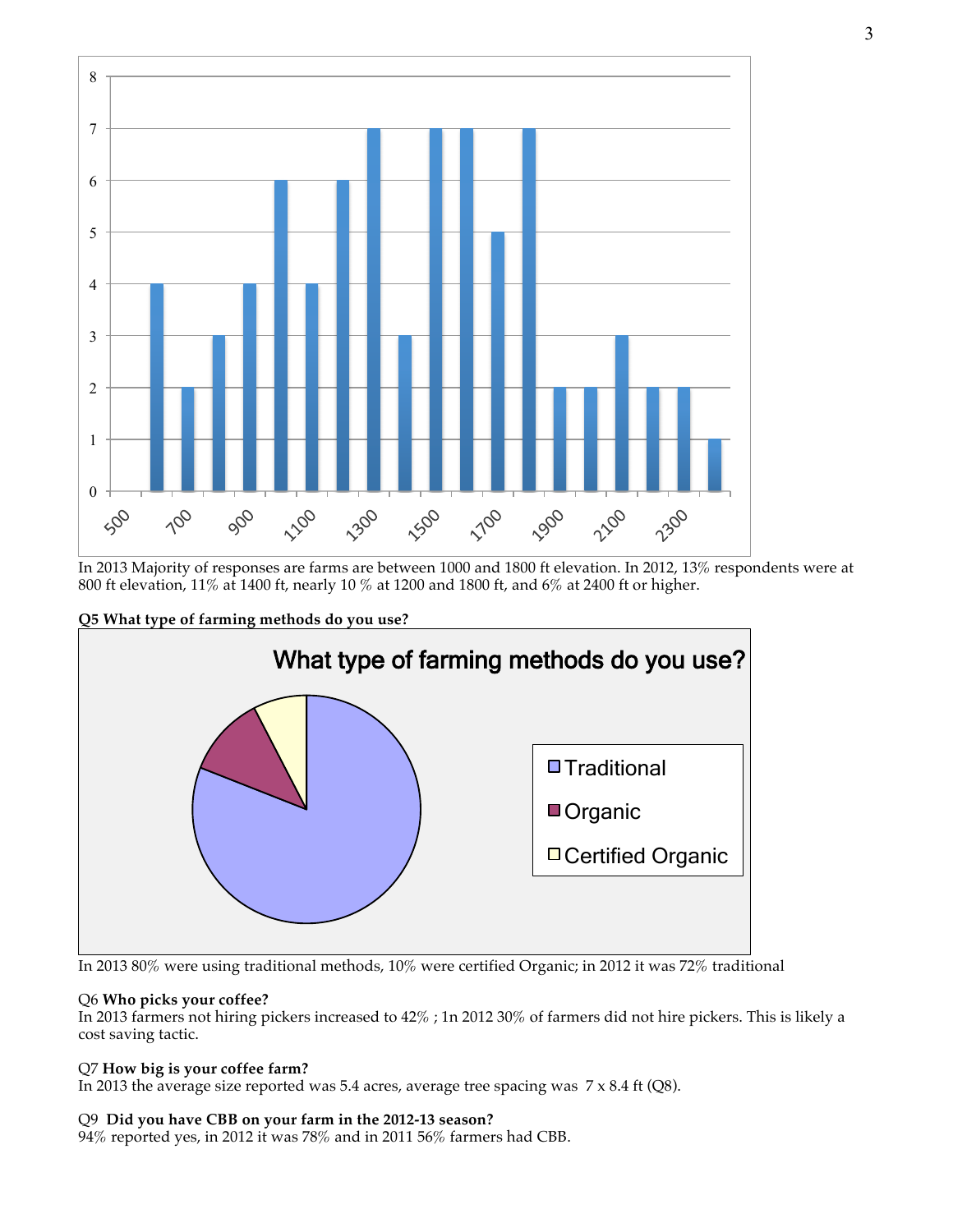### **Q10 What was the 2012-13 season's marketable green bean recovery ratio (MGBRR); this is calculated as cherry weight divided by marketable green bean weight ?**

Average MGBRR reported for 2012-13 and 2011-12 by 37 farmers was 6.3 or 20% green bean loss. The highest reported 9.0 in 2012 and 8.9 in 2011. Damage to green bean appears to have peaked at 20% damage.

#### **Q11 If you sell only cherry but your buyer samples your cherry and tells you the percent CBB damage please list all the damage percents given to you for the 2012-2013 season.**

Damage to farmers who sell cherry is still increasing. Their buyers found on average 26% cherry loss; versus 22% in 2011.

**Q12 Compared to early 2012-13 season how does the CBB damage level on your farm look early in the 2013-14 season? Is CBB damage increasing, the same or decreasing?**



56% of farmers felt it was decreasing, in 2012 I was 51%

### **Sanitation**

### **Q13 Do your pickers make an effort not to drop cherries on the ground when picking?**

Probably no change. In 2013 78% said yes, in it was 2012 86% of farmers said their pickers made an effort not to drop cherries during harvest.

### **Q14 Do your pickers make an effort to pick up dropped cherries?**

No change. In 2013 51% said yeas; in 2012, 54% said pickers make some effort to pick up dropped cherries.





No change unfortunately. In 2013 64% of farmers said everything in pickers' baskets goes to a wet mill. Only 6% said pickers leave infested and green cherry in the orchard. No cherry should discarded in the orchard, this increases CBB damage.

**Q16 Do pickers tie or close the bags or containers to prevent CBB escaping before reaching the wet mill?** 66% of farms report that picking containers are closed to prevent CBB escape.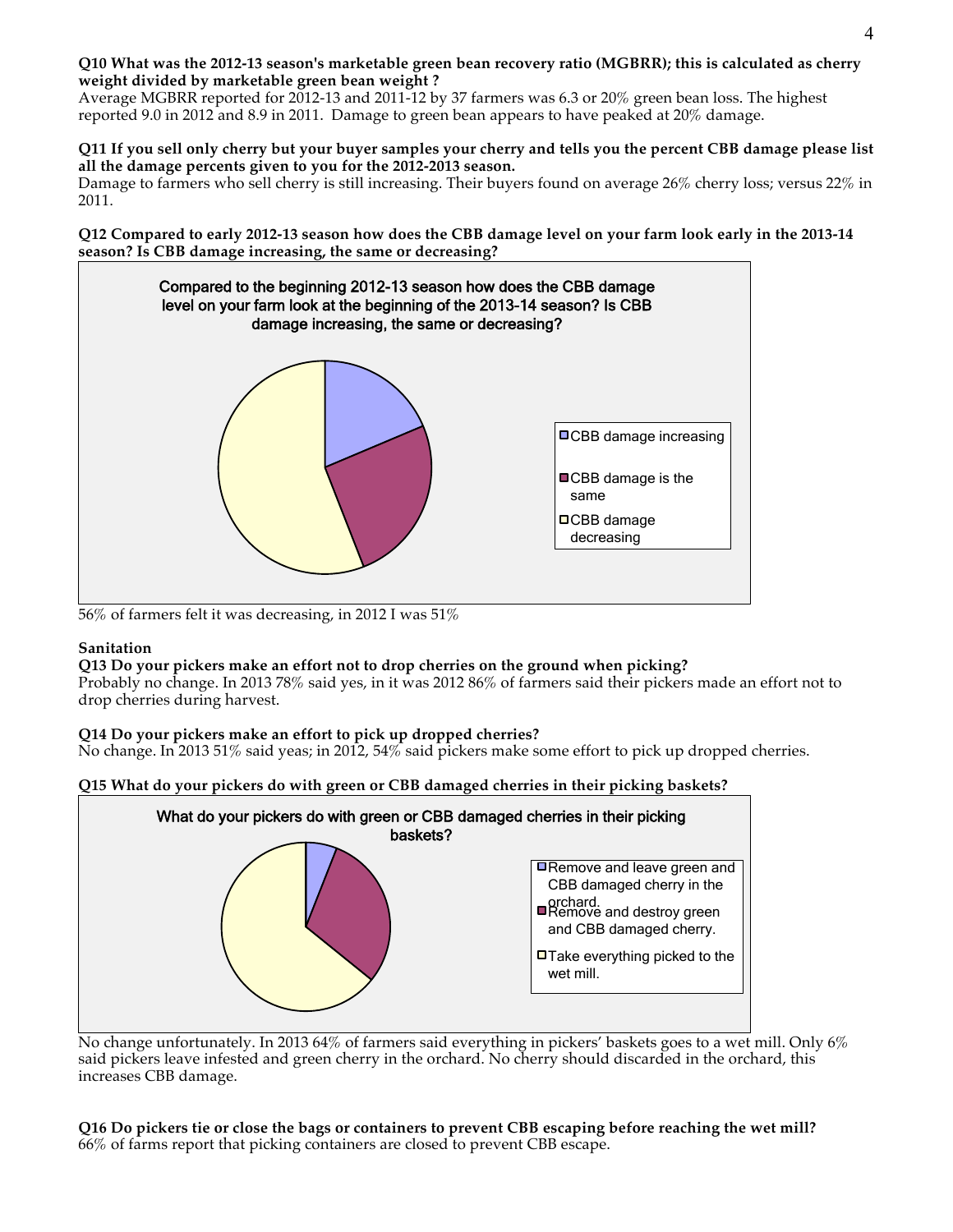# **Q17 Do you dump the picking baskets into bags or containers that prevent CBB escaping before reaching the wet mill?**

In 2012 48% of farmers used closed (CBB proof) containers to hold and to transport cherry to wet mill.

Q17 **After picking, what happens to your coffee cherry ?**



In 2012-13 season selling cherry increased to 43% , while self processing was 50%. In 2011-12, 23% of farmers said they sold their cherry, 58% of farmers pulped and dried on farm.

### **Q18 When you pulp, what happens to the floater cherries?**

In 2013 pulping everything declined to 30% and discard floater cherries increased to 70%. In 2012 42% of farmers pulped everything and 58% discard cherry floaters; versus 39% pulped everything and 60% discarded floating cherries in 2011. CTAHR recommends pulping everything, even floaters, as one bean may be undamaged.

#### **Q19 After pulping do you process all parchment coffee or do you discard floating parchment coffee without processing?**

In 2013 90% of floater parchment was discarded . In 2012 81% discarded floating parchment coffee, versus 79% in 2011.

#### **Q20 Are the pulping and fermentation areas at the wet mill completely screened in to prevent escape of CBB?** In 2013 7% of farms do screen in these areas. In 2012 no farmers screened in the wet mill, 8% screened the fermentation tank.

# Q21 **How do you handle pulping waste - skins, floaters, discarded cherries and parchment?**



Farmers increased the treatment of pulping waste to 76%, only 5% returned untreated waste to the orchards. In 2012, 68% of farmers treated mill waste to kill CBB, but 18% returned it to the orchard presumably untreated, and 14% took it to the dump. There is less CBB-infested waste being returned to the orchard but this needs to be reduced to 0% untreated mill waste and water returning to coffee orchard.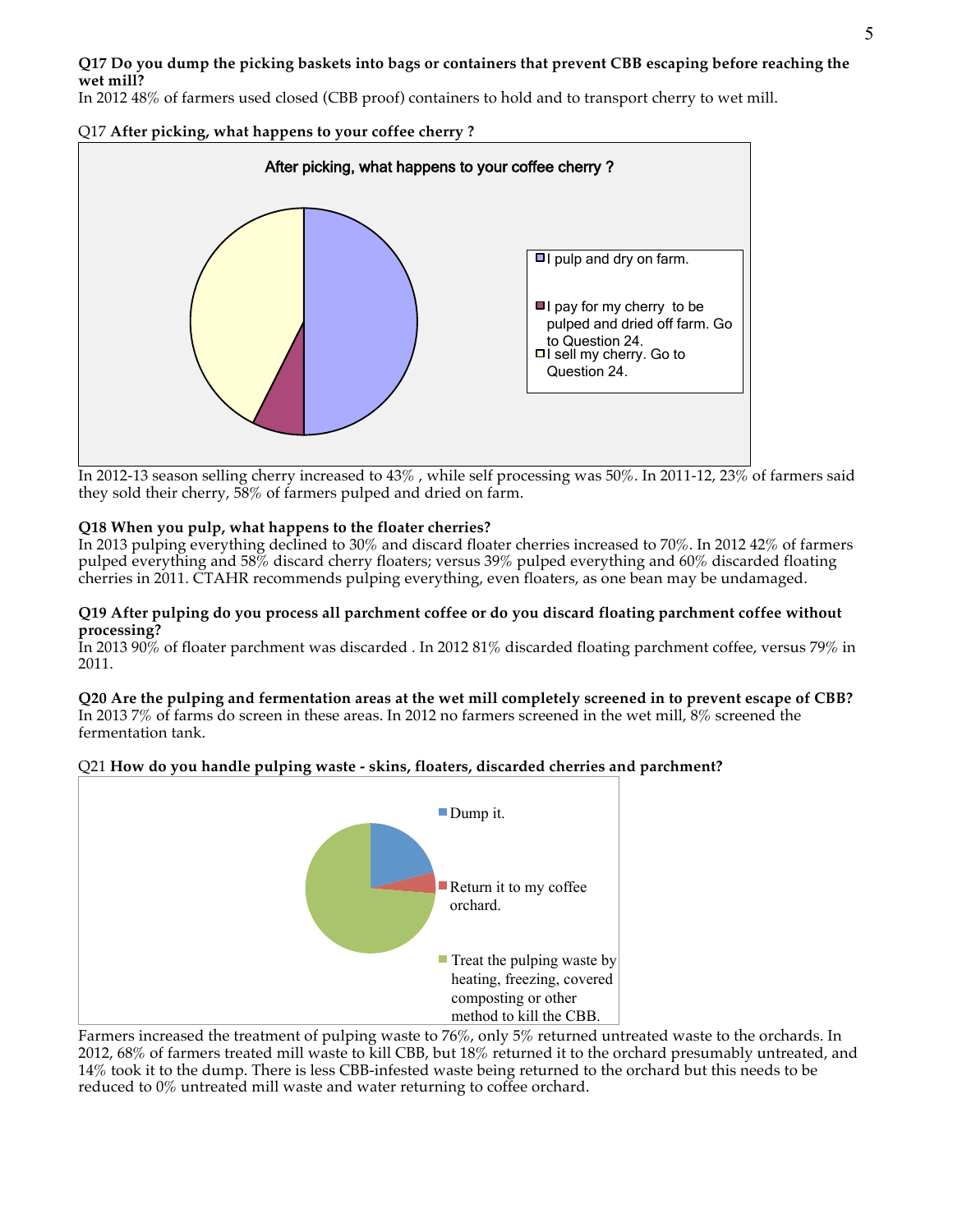### **Q22 Is your drying area screened to prevent CBB escape?**

Only 8% screen the screen the drying area to contain CBB same as in 2012. We need to encourage more screening. One grower reported placing a black tarp over his parchment coffee for 1 hr daily to kill CBB.

#### **Q23 Do you attempt to contain and kill the CBB in the wet mill and drying areas, how are the CBB killed?** In 2013 slight increase to 67 % from 60% n 2012, farmers attempt to contain and kill CBB in the mill area. The most common method to contain and kill is a CBB trap (25%) followed by 24% spray *Beauveria* or another insecticide

### **Q24 After the 2012-13 harvest season was completed, what percent of your trees did you have all cherryimmature, ripe or over-ripe- removed from your trees and destroyed, even if you did not prune?**



At the end of the 2012-13 season 50% of farmers stripped all remaining cherry on 100% of their trees, 75% said 75 % of their trees were striped, only 11 % did nothing. This less than was pledged. Q25 When asked their intentions at the end of the 2013-14 the 2013 survey 64% % indicated that they would strip all trees. This is great improvement! We must encourage farmers to strive for 100% of coffee trees stripped of all cherry at end of each harvest season. Studies in Costa Rica and El Salvador reported at the ASIC 2012 conference found that breaking the life cycle of the CBB by removing all cherry from all trees after harvest and before pruning and destroying those cherries is the most important cultural practice a farmer can do to prevent infestation on the next crop.

# **Q26 What is your most effective sanitation tactic for your farm?**

Similar to the 2012 survey, farmers felt the sanitation tactics in order of effectives were stripping trees at the end of the harvest season, slight less effective was treating all mill waste to kill CBB, harvest more frequently and pulp all cherry picked.

# **Questions for wet millers.**

**Q27 The cherry bag or containers that arrive at your mill, do they prevent the escape of CBB ?**



In 2013 millers said 15% of cherry bags were mostly closed to prevent CBB escape prior to the mill this is a decline from 25% in 2012 of wet millers mostly received cherry bags sealed to prevent CBB escape.

### **Q28 When you pulp, what happens to the floater cherries?**

In 2013 pulping everything declined to 33% from 55% in 2012This needs to be increased to 100% of floating cherry is pulped. This will save undamaged green bean.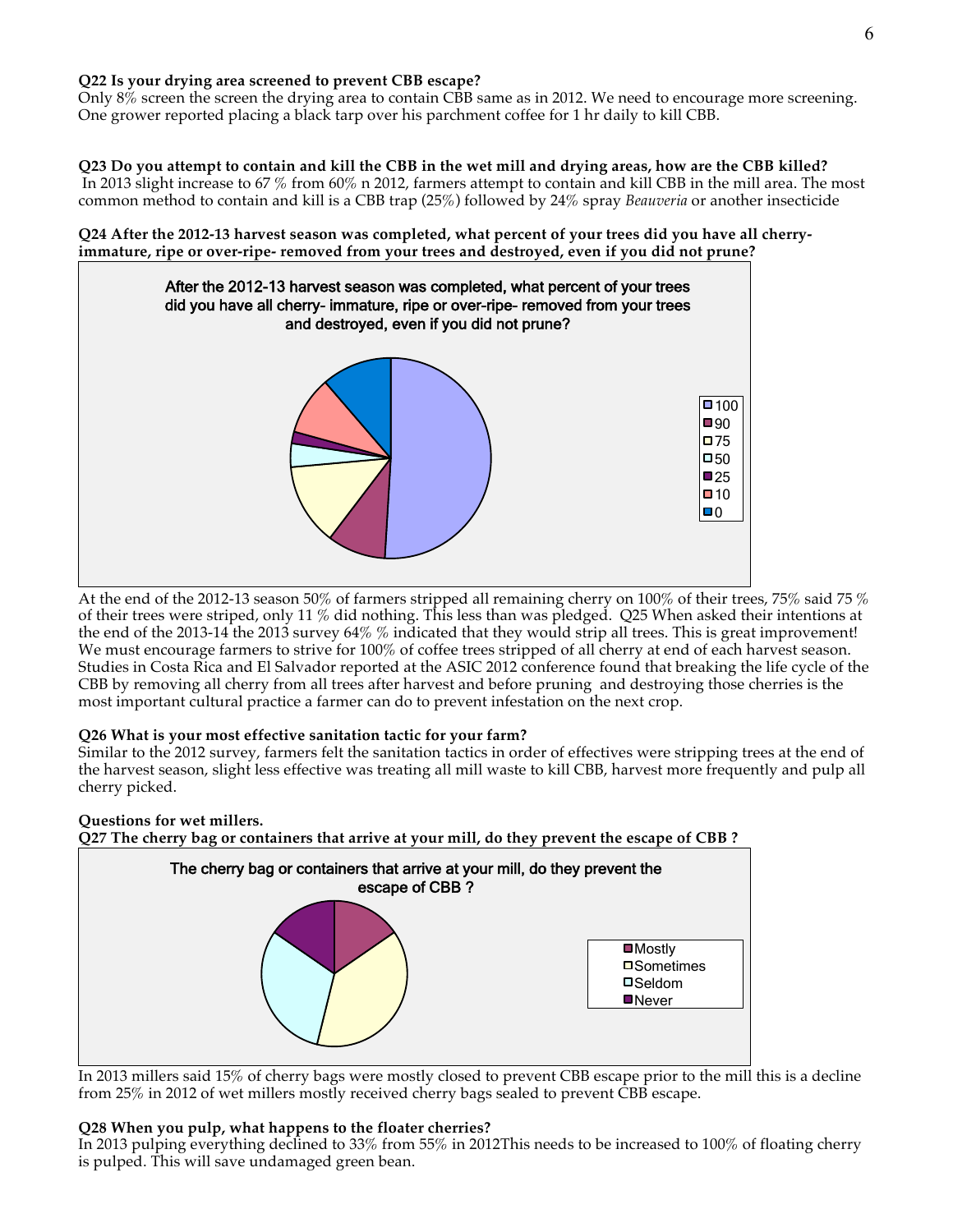**Q29 After pulping do you process all parchment coffee or do you discard floating parchment coffee without processing?**

In 95% of floater parchment was discarded in 2012 86% of wet millers discard floating parchment.

**Q30 Are the pulping and fermentation areas at the wet mill completely screened in to prevent escape of CBB?** In 2013 no wet mills were screened to prevent CBB escape, we need to screen wet mill areas to contain and kill CBB.

# Q31 **How do you handle pulping waste - skins, discarded cherries and parchment?**



In 2013 63% vs, 71% of wet mills in 2012 treated waste to kill CBB, but only 16% returned it to their coffee orchard. Dumping increased 26%. All wet mill waste should be treated to kill CBB. Mill waste containers should be sealed to prevent CBB escape when transported to the dump. It is preferable to treat mill waste to kill CBB before it leaves the mill.

### **Q32 Is your drying area screened to prevent CBB escape?**

In 2013 only 9% vs 15 % in 2012, wet millers screened their drying area. This needs to be increased to contain and kill CBB emerging from drying parchment.

# **Q33 Do you attempt to contain and kill the CBB in the wet mill and drying areas, how are the CBB killed ?**

In 2013 little improvement 22% do not attempt to contain and kill in mill area . In 2012, it was 27%, CBB trap in mill area is most popular, followed by 25% who used an insecticide. All mills need to use some method to contain and kill CBB.

### **Use of CBB Traps by Farmers**

**Q34 Will you use traps baited with methanol and ethanol to catch CBB this 2012-13 season?** In 2013 trap use declined to 65% from 76% in 2012.

# **Q35 How many traps per acre will you use in the 2012-13 season?**

On average in 2013 11 traps per acre similar to 2012, 25% of farmers used 20 traps per acre. Trapping has declined probably to due to the realization that it is not effective when you know you have CBB. **Q36 When did you start trapping this 2012-13 season?**



In 2013 the use pattern was similar to 2012 most farmers began trapping in January.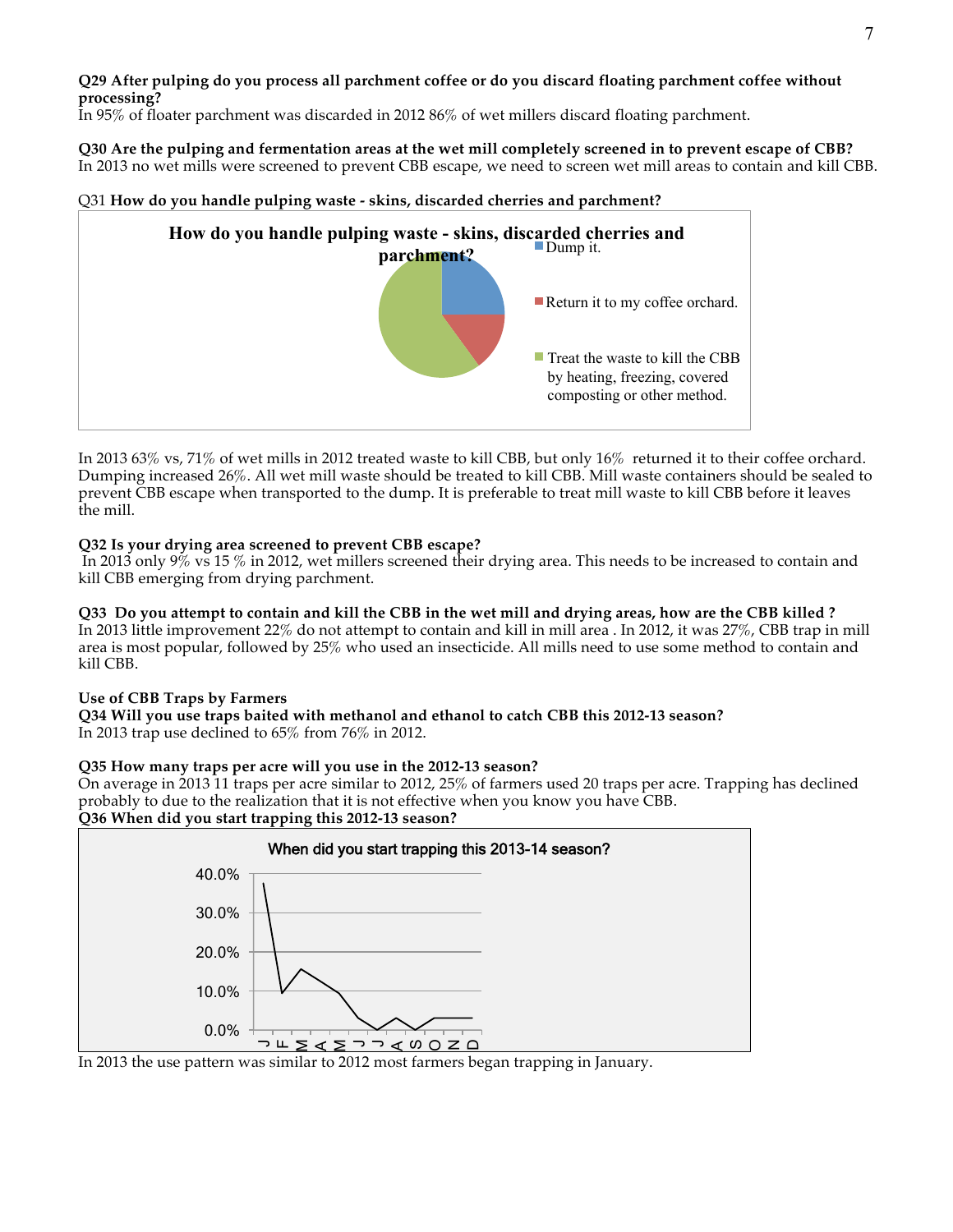

In 2013 81% of farmers will trap continuously.

#### **Q38 How often do you clean the traps**

In 2013 41% of farmers clean traps once a month, same as 2012.



#### **Q39 How do you kill the CBB in the collection cup?**

In 2013, 94% of farmers use soapy water in traps,  $6\%$  used antifreeze; similar to 2012.

**Q40 Research shows that 1:1 is as effective as 3:1 methanol to ethanol. What type of bait are you using?** In 2013, 74% of farmers use 3:1 methanol: ethanol, 14% a 1:1 mix. Similar to 2012.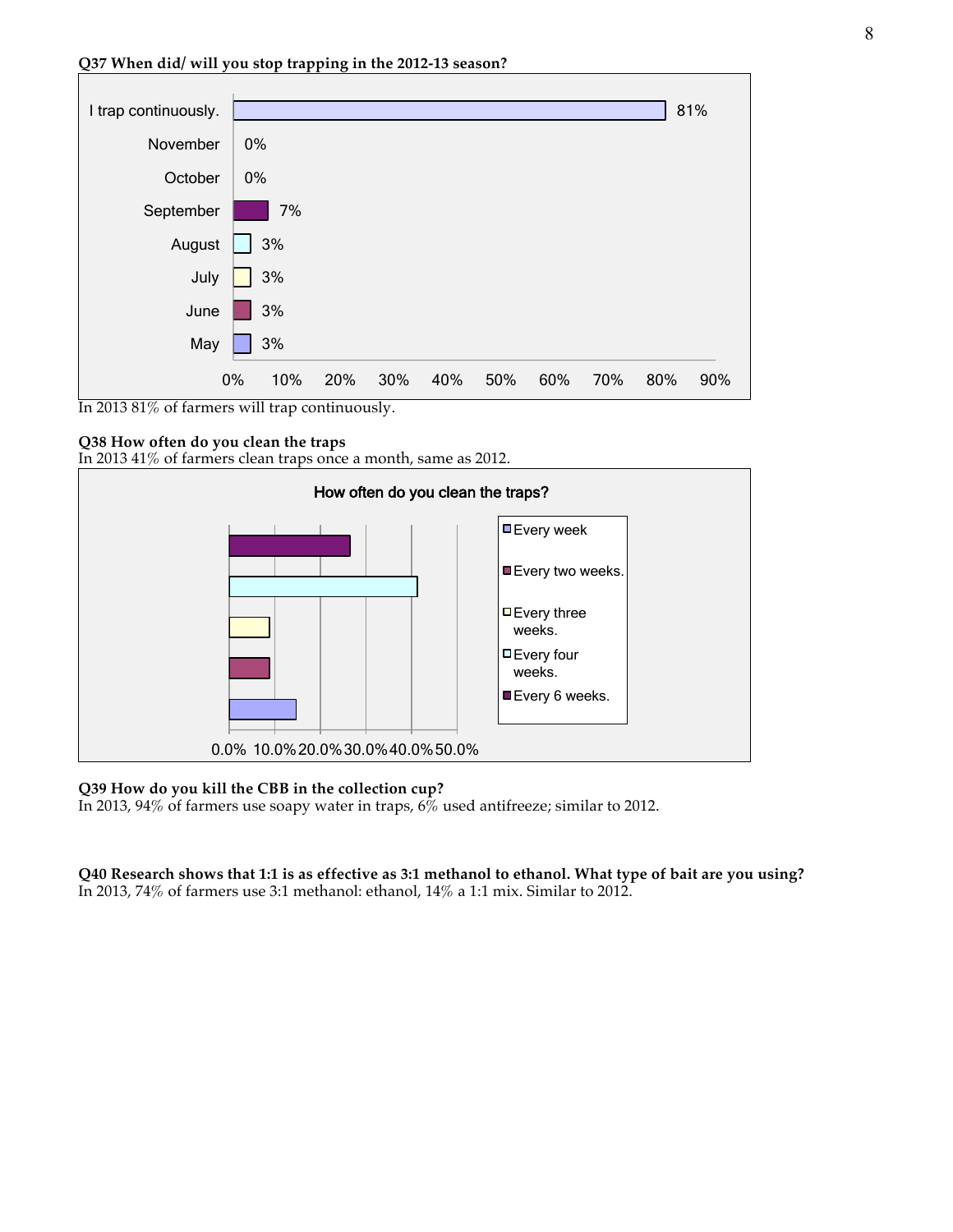#### **Q41 How often do you replace or refill the bait container**



**.** In 2013, 35% of farmers replaced bait in traps monthly, but the week intervals are increasing

### **Q42 What kind of trap do you use?**



In 2013 80% of farmers use traps with flaps so CBB cannot fly through. Commercial broca traps was used by 30%, an increase over 2012.

### **Q43 Rate the effectiveness of different traps?**



In 2013, the broca followed by the Kona soda bottle with flaps were considered the most effective.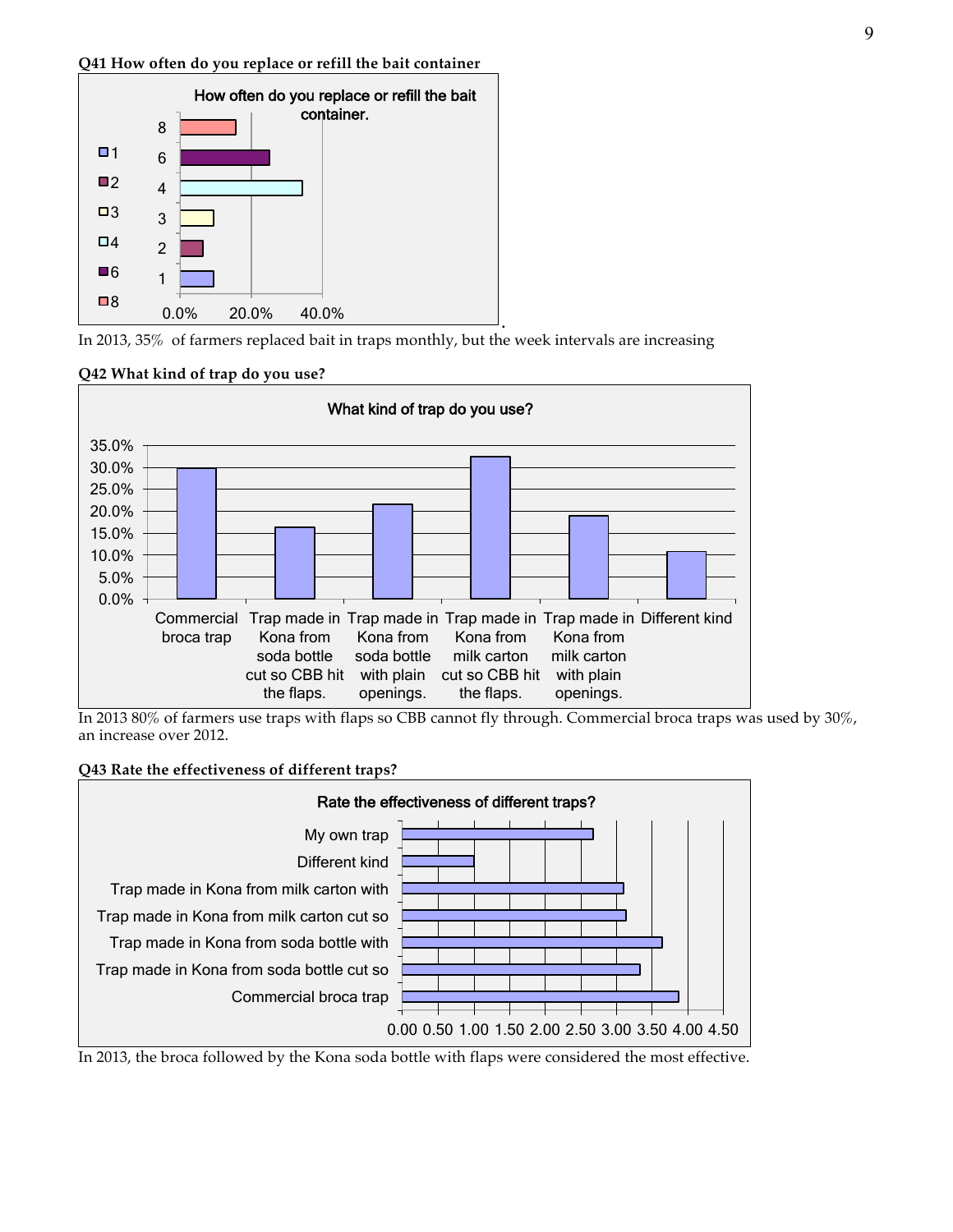

**Q45 What month(s) have you caught the most CBB ?**



In 2013 most CBB were trapped in March and April followed by May compared to 2012, 50% of farmers indicated most CBB are caught in March and April, followed by February and May at 25 % .

**Q46 Are you using the 30 Trees Sampling Method for CBB monitoring ?**

17% of farms report using the 30 Tree Sampling Method to monitor CBB infestation. This the first year.

**Q47 If you are using the 30 Tree Sampling Method for CBB monitoring, when did you start?**

Of those using it 44% of farms that use the 30 Tree Method started 2 months after the first flowering.

# **Q48 How often do you use the 30 Tree Sampling method?**

Half of farms that use the 30 Tree Sampling method do it every 4 weeks, 33% do it every 3 weeks.

### **Q49 If you are using the 30 Trees sampling method, has it helped you to schedule your sprays for CBB control?** A third of farms feel the 30 Tree Sampling method has helped to schedule their sprays.

# **Q50 Will you use the 30 Trees sampling method in the 2014-15 harvest season?**

One third of farms plan to use the 30 Tree sampling method in 2014-15 this is double the number who used it in 2013. 20% of those who are not using this method are unaware of it.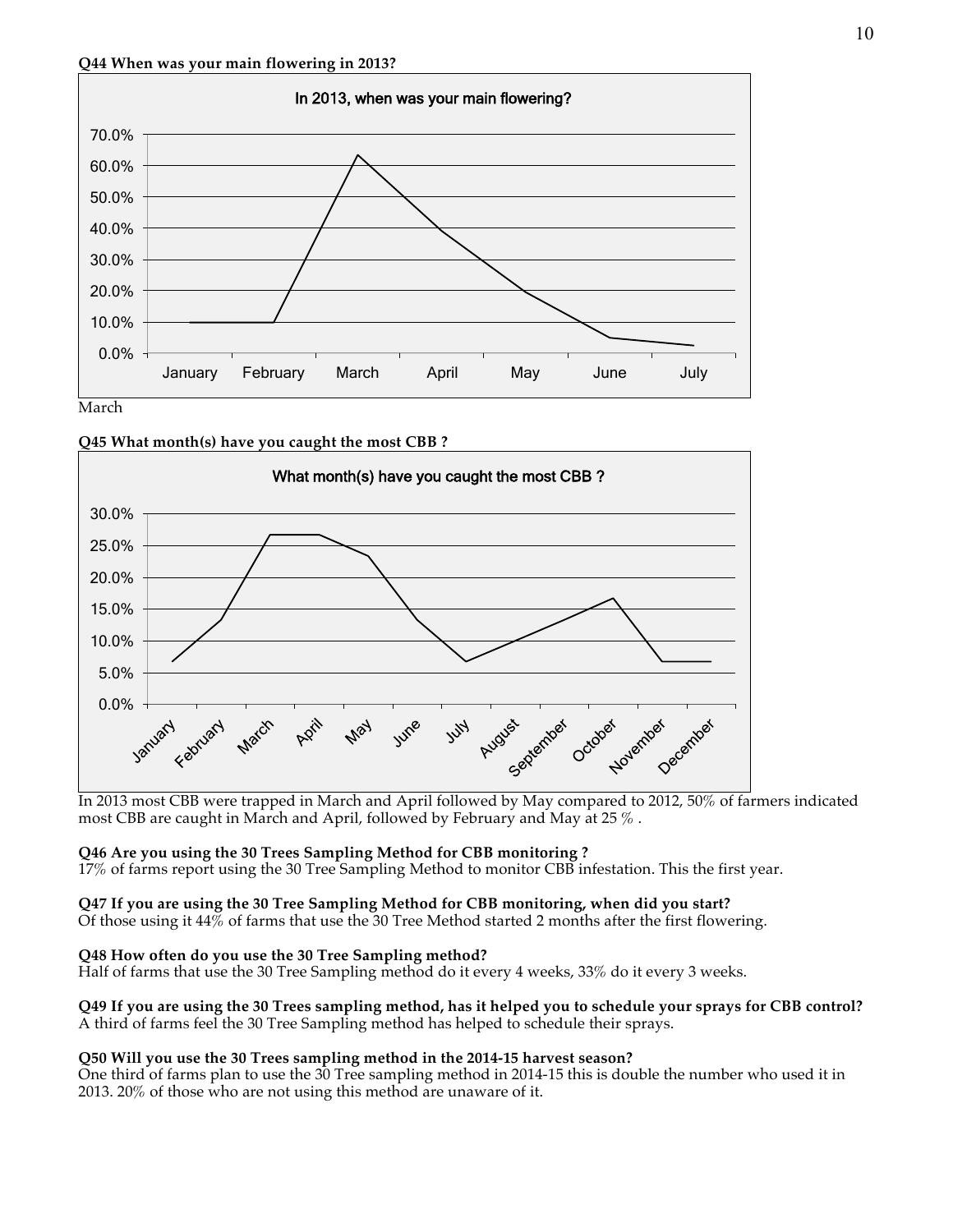# **Q51 Are you spraying commercial insecticides that contain spores of the fungus** *Beauveria bassiana***?**

80% of farms are spraying Beauveria fungus, 10% are trying to increase the natural population; this is about the same as 2012.

# **Q52 When did you start spraying in the 2013-14 season?**

28% of farms begin spraying in March, 13% spray year-round. In 2012, 48% of farmers began spraying in February or March; 10% spray year around.

# **Q53 How many weeks between sprays?**

Two thirds of farms spray every 3-4 weeks, 8% spray based on 30 Tree Sampling method. The spray interval has been shortened. In 2012, 39% of farmers sprayed every 4 wks, 29% every 6 wks.

# **Q54 How much commercial product are you using per acre?**

In 2013 40% of farms spray 16 oz/acre, 38% spray 32 oz/acre. This an increase compared to 2012, when 38% of farmers sprayed less than 16 oz of *Beauveria* per acre per application, 28 % used 16 oz, and 28% use 32 oz. CTAHR research found that 8, 24, and 32 oz per acre gave similar results. Save money spray 8 oz per acre !

### **Q55 Do you add a surfactant or wetting agent to the spray solution to better penetrate the CBB holes in the cherries?**

Over 90% of farms use a spreader containing silicon such as Silwet, Widespread, or Ecosprea; 9 % do not use a surfactant. Same as 2012.

# **Q56 If you use a surfactant or wetting agent, how much surfactant do you use**

Average amount of surfactant used is 0.6 oz/gallons of water; however it ranges from 5 to 0.1 oz/gallon.

# **Q57 How much spray solution do you apply (gallons per acre)?**

Average amount of spray (gallons per acre) containing Beauveria is 32. However the range is 3 to 120 gallons/ acre.

# **Q58 What type of sprayer do you use?**

80% use a mist blower or motorized pump sprayers and 20% use a backpack lever pump sprayer. Similar to 2012.

# **Q59 s spraying Botanigard ES or Mycotrol O effective for you?**

75% of farms report effectiveness of Beauveria sprays as good to very good. This is an improvement over 2012.

# **Q60 If you tried other insecticides, were they helpful in controlling the CBB?**

Products containing pyrethrins ( Evergreen, proponyl) were rated most effective, followed by Surround (kaolin clay spray), then Admire Pro, then garlic barrier.

# **Questions about farmers leaving coffee due to CBB.**

# **Q61 Are you planning to stop growing coffee because of CBB?**

5% said yes in 2012 it was 3% of farmers responding are considering getting out of coffee.

# **Q64 How many farmers do you know have stopped farming coffee?**



In 2013 45% of farms report no one has stopped, 30% knew of 1 farm, 16% knew of 5 farms that getting out of coffee. This is an increase from 2012 where 58% of farmers reported no one was quitting coffee, 10% knew 1 , 19% knew of five, and 10% knew of 10 farmers quitting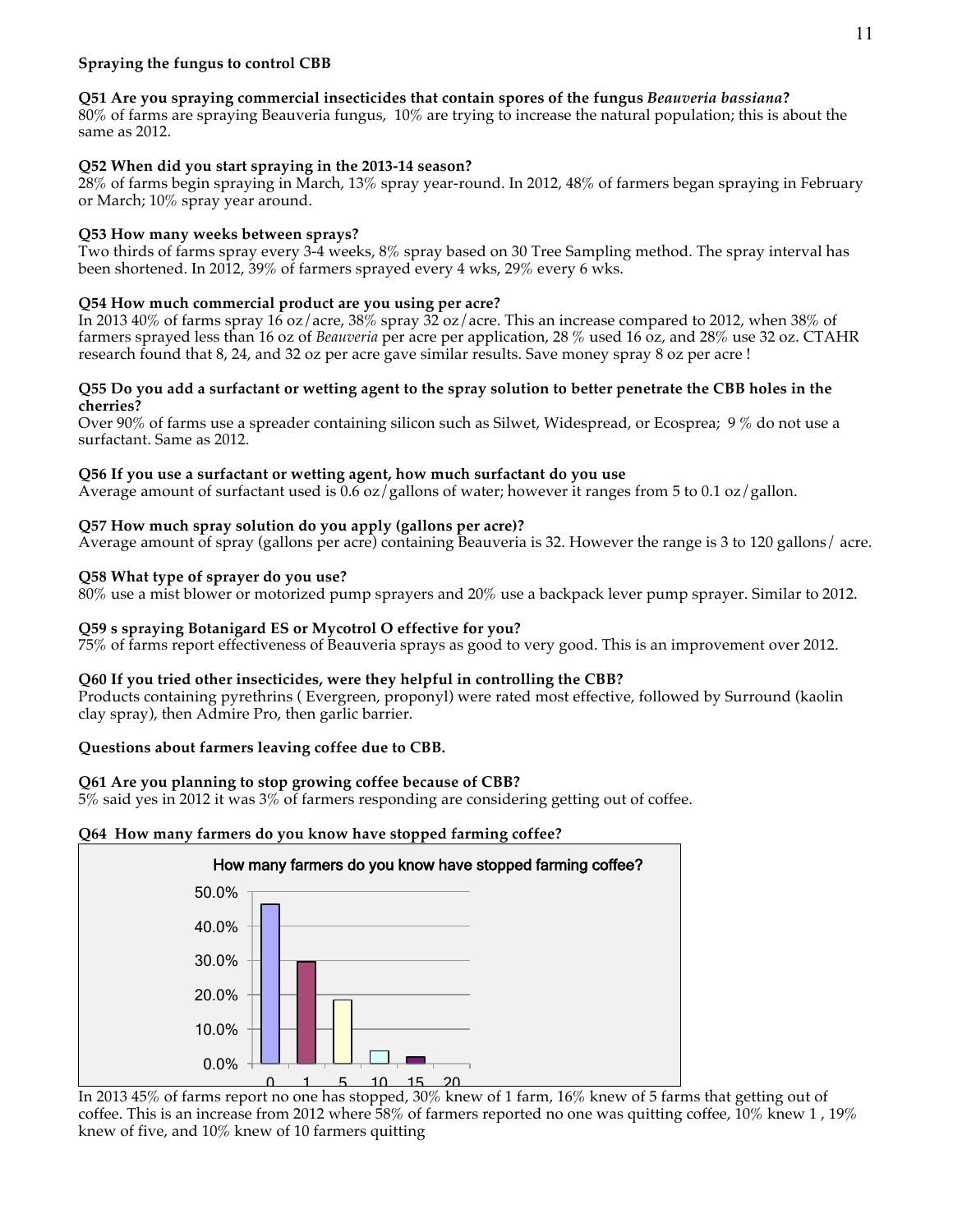### **Questions about abandoned farms and feral coffee.**

Q65 **Does your farm border a farm that is not trying to control CBB?**

In 2013 it was 65% vs 60% in 2012 of farmers have neighbors not trying to control CBB.

### **Q66 Does your farm border an area with wild, feral or abandoned coffee?**

In 2013 60% vs 50% of farms in 2013 border areas with feral or abandoned coffee.

### **Q67 Do you or someone you know need information on how to kill unwanted coffee trees?**

34% knew of someone who needed information to kill coffee trees.

| Q68 Where do you get information to control CCB?  |         |
|---------------------------------------------------|---------|
| CTAHR webpage for CBB                             | 54.1%   |
| DOA webpage for CBB                               | $4.9\%$ |
| Your coffee organization webpage                  | 57.4%   |
| Other web based information                       | 21.3%   |
| Newsletter from your coffee organization          | 47.5%   |
| CTAHR workshops                                   | 60.7%   |
| Your coffee organization workshops                | 45.9%   |
| Someone downloaded information for you            | 1.6%    |
| Talking with other coffee growers                 | 80.3%   |
| Talking with millers                              | 27.9%   |
| Talking with CTAHR staff at extension offices and | 34.4%   |
| experiment stations                               |         |

Most important information for CBB control mentioned by at least 50% of farms is- talking with other farmers (80%), CTAHR workshops (61%), my coffee organization webpage (57%), CTAHR webpage (54%).

### **Q69 How will you measure CBB damage on cherry you purchase in 2012-13 season?**

Most wet millers appear to use % damaged cherry (CBB hole) calculated by count or weight of damaged cherry. This can over estimate damage, if both seeds are not damaged.

#### **Q70 Last season (2012-13) for the cherry I purchased I estimate the marketable green bean recovery ratio (cherry weight divided by marketable green bean weight was ...**

Nine mills that purchase coffee cherry report the average MGBRR was 6.9 or 28% damage, note processor volume was not factored into the calculations. This is an increase from 22 % green bean loss in 2011.

# **Observations by farmers and millers.**

**Q61 Farmer/miller observations.** I heard about a farmer in Captain Cook. He would regularly have bbqs for his workers. The

area around the bbq did not have CBB. He was thinking that the smoke was a possible inhibitor

Hard when abandoned farms are nearby

With no beans or only green beans, spray trap and tree trap is in weekly, not whole farm

When we have less rainfall, we notice that we have more live CBB

As a buyer of green bean I notice that the farms that are diligent have MUCH less CBB damage to the beans.

With Botanigard 1/2 qt per acre starting in April was not effective. using 1+ qt. starting in march has worked well this year.

Spraying late afternoon with a little breeze works well

Pyrenol seems to be doing well in dry, sunny weather (Jan, Feb, Mar) With the wet season Botanigard has better kill results as Pyrenol washes away with rain. This year I've only sprayed Botanigard twice, but every damaged cherry I find has no live larvae. maybe timing is more important than quantity.

Unsprayed coffee mirrors fungal rate of sprayed coffee, indicating strong weather factor.

My 30 tree sample has declined every 6 weeks to less than .1% bean damage just using Mycotrol.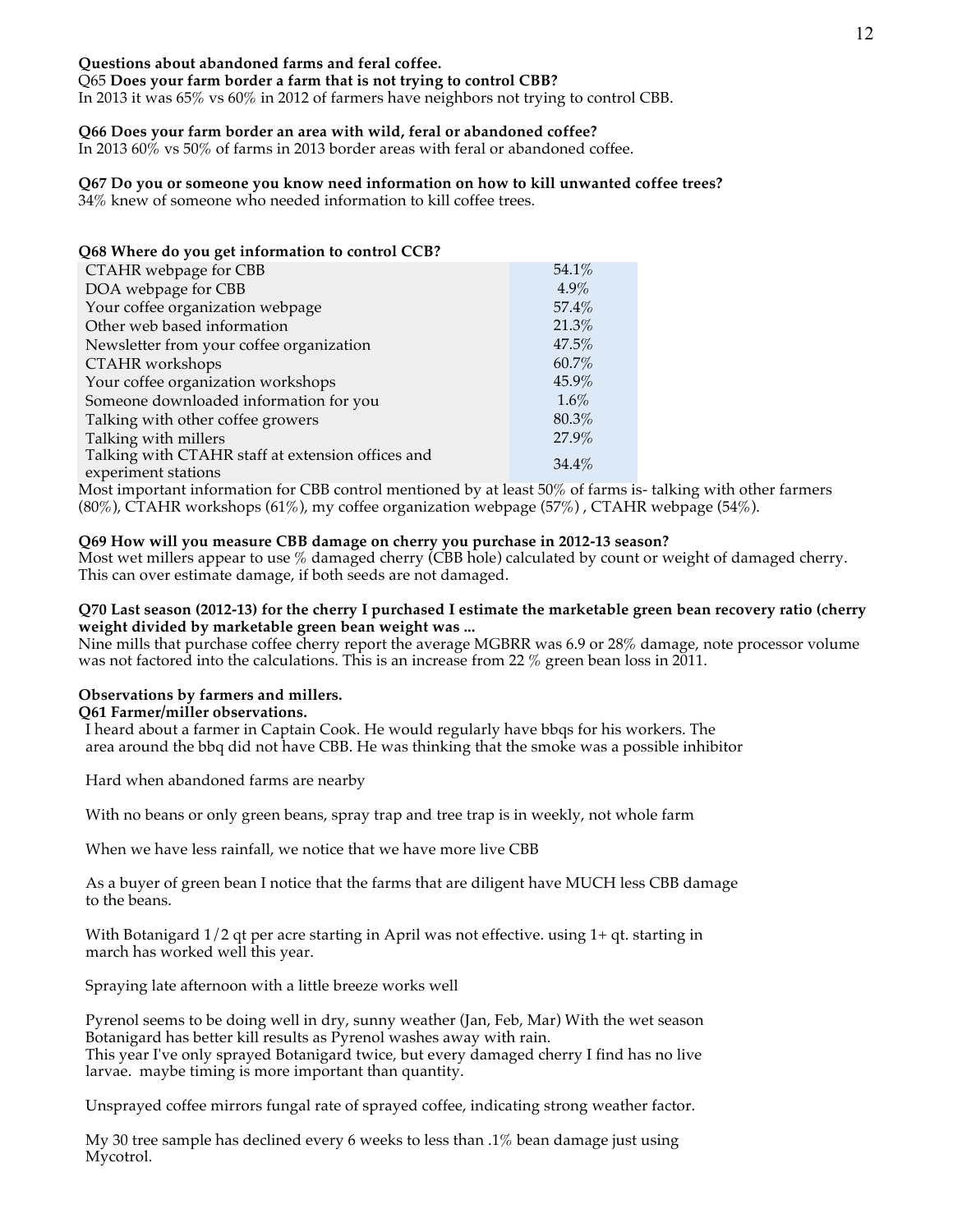Spraying neighbors coffee has helped reduce infestation on boundaries. The last 2 seasons my boundaries were highly infested but not so much this year. I estimate damage reduced from 25% to 5%.

lower dose (16oz/acre) seems to be effective. That is what I used last year. The problem seems to be it is almost ineffective when it is too dry.

Sulfur seems to kill and control the CBB although not sure why this year one round spiked  $(34\%)$  my first three rounds were  $10\%$ ,  $17\%$ ,  $15\%$ 

More Botanigard per acre (36 oz) works well for us, not sure why I would want to try using less.

Cost is ruinous: Pyrethrin plus fungus plus spreader plus clay

Cherries with Surround WP 4 month ago are better protected than cherries sprayed with only Botanigard 2 weeks ago.

Checking every single bean on every single tree in April and May is very easy because the total number of beans in the farm is very small. One round in April in 2 acre can be done in 10 hours by one person. May 30 hours. It is the most effective method to keep the infestation level below  $1\%$  at the beginning of the picking season.

We need a systemic solution to the problem. None of the existing methods are satisfactory for small farms.

We are fortunate to be fairly isolated and have no other growers in our local.

Run a test with heavy soapy water on males and tell us the results, they are on the ground.

The survey is too long.

The power sprayer is much more effective than the hand pump sprayer.

Botanigard is effective-borer is dead inside infected beans.

I tried spraying in the 2011-2012 season and I was ill for 2 months with respiratory distress and kidney problems.

Not very effective to spray early in the morning when sunny

### **Q62 What research do you want done about the CBB problem?**

Continue to find ways to eradicate, make female infertile,

See how effective the spreader is, how much to use. how far into the bean is the kill rate of the fungus with the spreader.

How to bring back our fungus

Find an economical solution

How long after spray Botanigard before ccb dies?

How do we improve fungal spore survival during dry periods, and how do we increase our fungal population in the field, without just spraying more

Role played by green beans from other global regions coming into HI for blending purposes, which is how I suspect CBB got here in the first place. Inspections of facilities that import green bean from outside each island and strong controls/fines for those found to contain CBB bean from other areas. What the larger coffee buyers are doing with the damaged/infested beans they buy (Mt. Thunder known to solicit Kona growers' CBB damaged beans...if they are buying it, they are surely selling it!)

I think whatever money is available should be used to defray farmer costs for Botanigard/spraying expenses; research should be secondary.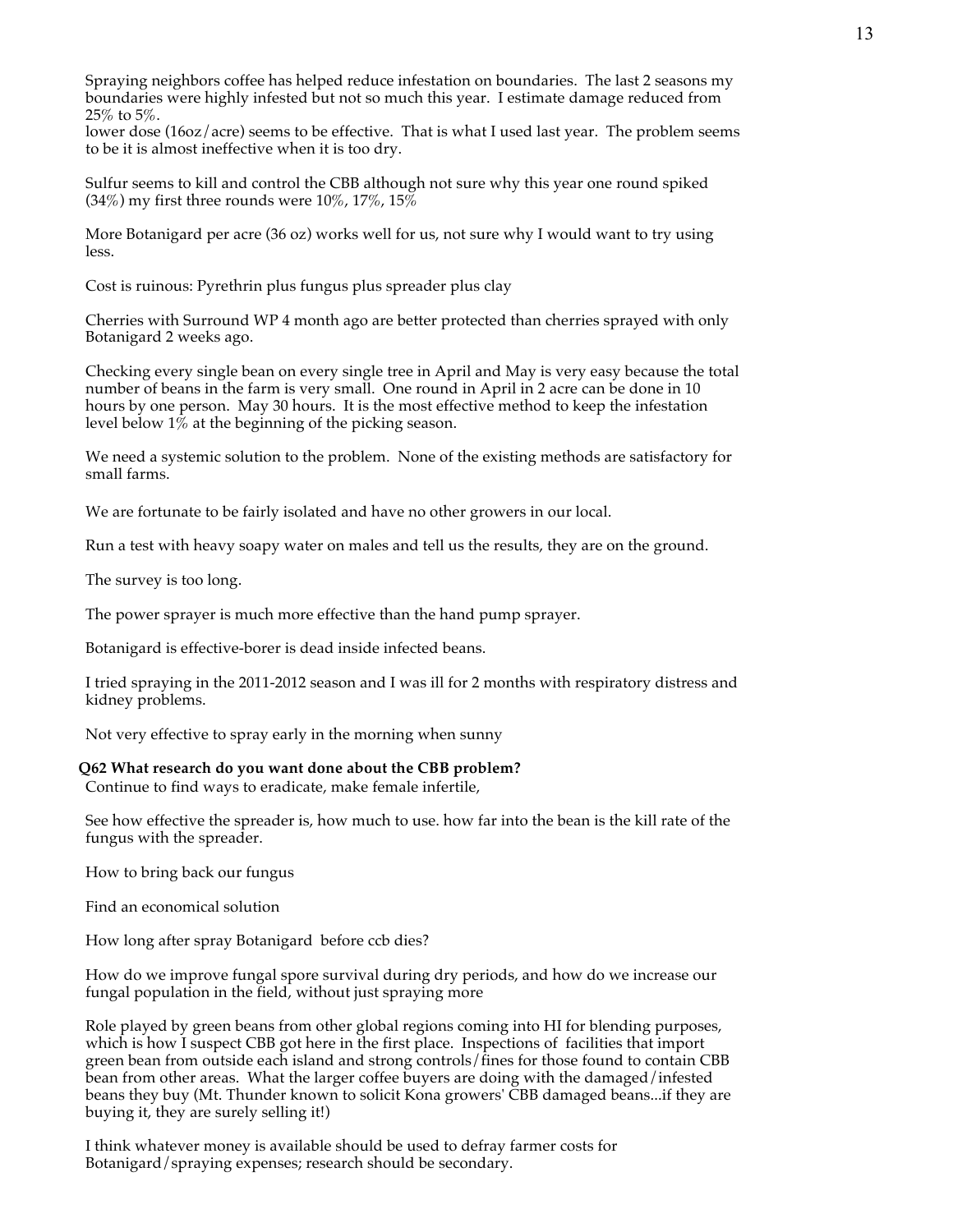We need a reliable epidemiological survey of CBB distribution, damage, and effective control methods. Volunteer surveys with low response rates are not helpful

Some systemic tree treatment to make beans unpalatable to bugs

#### HOW TO RID OF IT - SOON

Wolbachia bacterium suppression in CBB with antibiotics.

Many studies of fungus application using different quantities, different frequencies, to find the least amount that is effective. it's costly to buy and costly to apply.

Best time to spray during current season, based on real time analysis.

Removing fallen beans on the ground is necessary but in some cases not possible. What other options do we have for ground treatment?

Try to measure the efficacy of Botanigard and other measures by frequency of application. for example, if I spray 3 times, what percentage of infected cherry will result? If I spray once a month, what percentage? so we can determine the cost effectiveness of spraying. It may be that for a low yield farm, spraying twice a year and accepting 15% less than the base price saves money over spraying every 3 weeks and getting a 25% premium. We have no way of knowing. All the research now is on how to eradicate cbb, not on the cost effectiveness of different approaches or schedules. Also, I suggest using bigger sample sizes. The kaolin research used only 6 trees per treatment. Since the field conditions are so variable, I think you need bigger samples to compensate and get convincing results.

Better understand the life cycle and how to interrupt it.

Other ,less expensive, treatments than Mycotrol.

Find out where they live during the off season.

1) can pyrethrins be mixed with Botanigard?

2) where does CBB come from when green starts appearing? Especially if all trees are stripped & pruned

3) how effective is 1-2-3 row BF pruning or is it better to section the farm?

4) some people have said soil pH can affect whether a tree is more susceptible to CBB

5) are CBB attracted to the flowers? I have seen what I think are CBB in the dead flowers. next year take a handful of flowers that have died (turned black) and rub them in your hands lots of CBB-looking insects come crawling out.

I heard a product called "Bam" from Oahu is promising.

Effect of various fertilizer ratios on CBB, particularly the effect of Ammonium Sulfate.

Produce COFFEE SPECIFIC control -- fungus or pyrethrin product; produce fungus multiplier method to bring prices down.

How to make pickers more responsible for picking under Integrated Management Plan. Currently they can get a picking job anywhere at high wage without caring about IMP for CBB.

It is about people not technology.

Find a systemic solution to the problem that can be applied, sprayed, or spread several times a year, but independent of flying bugs.

Use of neem, garlic and planting of other plants that drive the bug away

Confirm that the use of commercial denatured alcohol as an attractant

Development of cherry from flower till CBB penetrate the bean.

What is the amount of rain in relation to the onset of CBB